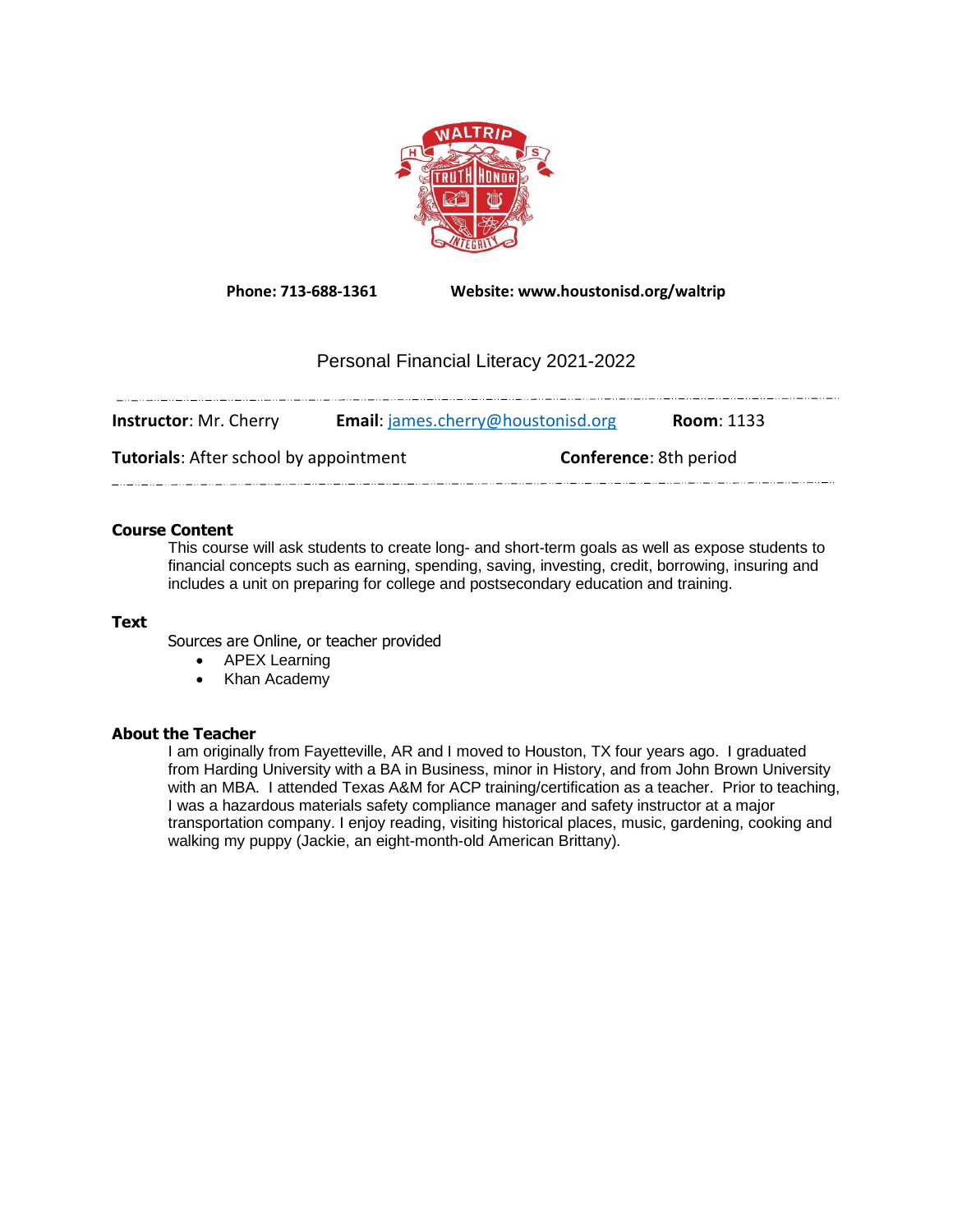### **Ongoing Objectives**

By the end of the course students will become adept at making short term and long-term financial goals based upon a gained awareness of sound financial decision making.

#### **Assignments**

Assignments vary. Some are participatory and others are assessed. It is expected and wise for students to complete all assignments, as assignments prepare you for tests and quizzes and zeros are notorious for bringing a grade average down. Be sure to complete any missing work.

### **Grading Scale**

Tests/Assessments-35% Classwork-30% Quizes-20% HW-15%

## **LATE WORK:**

Assignments are late if they are not turned at the time requested. Grade penalties and the amount of time allowed to complete the assignment are as follows:

### **Late Work related to an absence:**

3 days to turn in the assignment no points deducted full credit eligible

### **Late Work NOT related to an absence: Business Days**

| 1 day late      | -10 points                      | $max$ 90 |
|-----------------|---------------------------------|----------|
| 2 days late     | -20 points                      | max 80   |
| 3 days late     | -30 points                      | max 70   |
| 4 days late     | -40 points                      | max 60   |
| 5 days or later | zero assigned to the grade book |          |

### **Daily Required Materials**

Laptop / Charger Writing utensil Notebook (three ring binder)

### **Classroom Management**

Students are expected to conduct themselves as young adults. Occasional and common place lapses of judgment will be met with warnings, a conversation or both. It is expected that students heed warnings. Warnings not heeded could result in a consequence. Disrespect, inappropriate behavior, and disruptive behavior will not be tolerated.

# **Unit Overviews**

#### **Unit One**

This unit will focus on setting goals and career planning while establishing the need for financial literacy, goal setting strategies, the value of education, ideal colleges and schools, as well as planning for a career.

## **Unit Two**

Unit two focuses on the cost of and paying for college and postsecondary education by way of loans and scholarships.